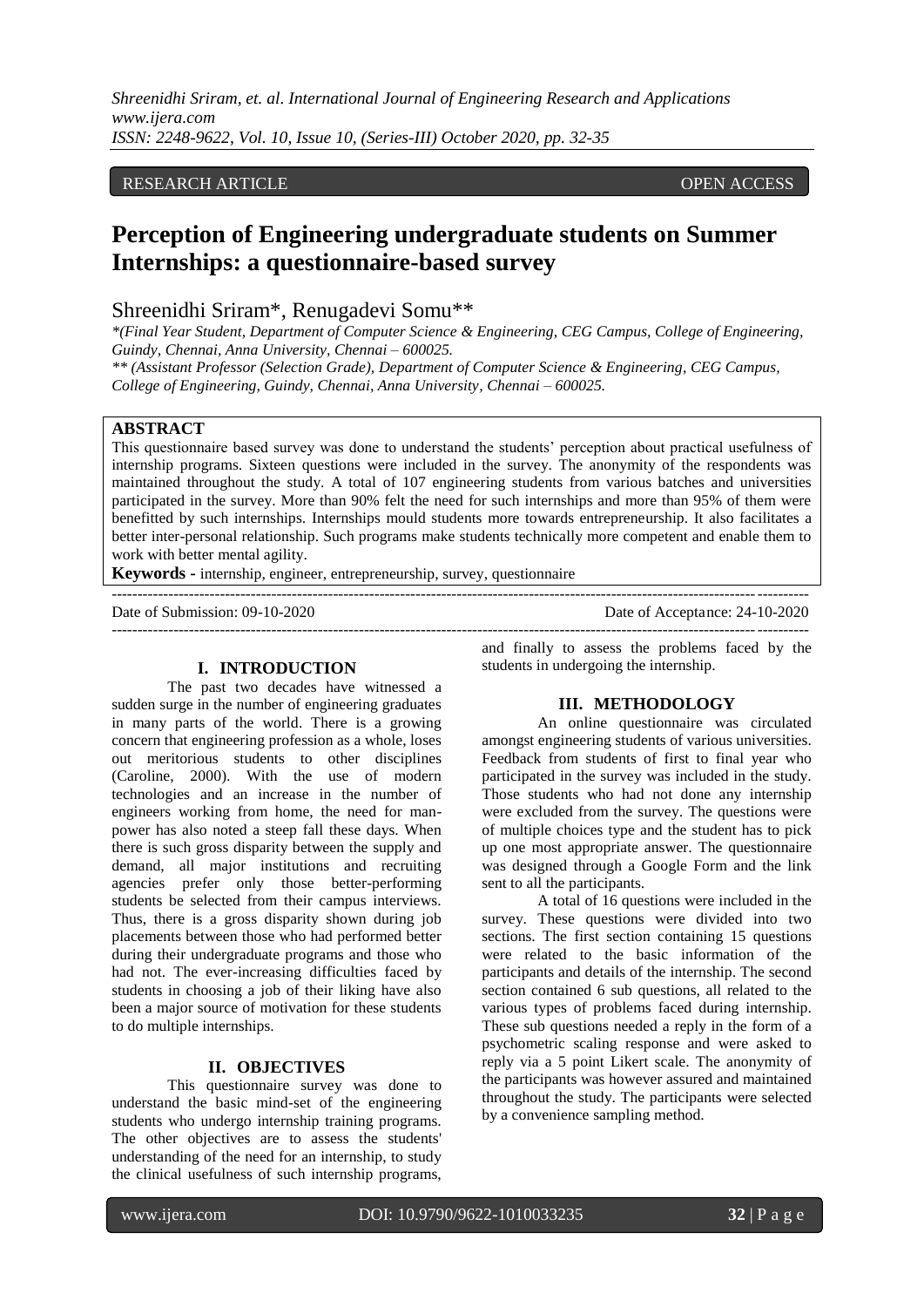# **IV. OBSERVATIONS & RESULTS**

A total of 107 participants took part in the questionnaire survey. The results obtained from the primary and secondary sets of data were subsequently analyzed. The majority of students who participated (50%), were from Computer Science and Mechanical engineering branches.

Table 1 illustrates the demographic data of the participants in our study.

Males were the major participants (70%) and a majority of them were doing their third year engineering education (84.1%). About 59% of students had an onsite experience by working in companies, while the majority of those who worked from home may be due to the lockdown during the COVID-19 pandemic crisis. While most of the students (54.2%) came to know about the internship from their batch mates or their seniors, faculties have been the main source of information for about 23% of the participants. While 39% of them underwent internship due to university compulsions, a near equal number (36%) preferred internship for better job opportunities.



**Fig 1** illustrates the overall perception of students in internship programs.

An overwhelming 91% of the students feel that an internship is very much needed. The majority of students (94%) did their internship under constant guidance and supervision from the industry. More than 95% of students felt that they have been benefitted by doing an internship and about 86% of them felt that their academic knowledge was very useful. More than three-fourths of the participants felt that they were overall satisfied with their training programs.

Table 2 illustrates the list of problems faced by the participants during the internship.

The questionnaire included 6 variables for which a 5-point Likert scale was given. Most of the students (71%) agreed that the assigned work during their internship was related to their branch of study. More than 90% of them were able to adhere to their suitable timings. While 75% of students were clear in mind and confident about what they should do,

25% of them felt shy and had their inhibitions in getting the job description known from their employer.

# **V. DISCUSSION**

The benchmark and idea for this survey originated from a similar study done earlier by Hergert in 2009, who evaluated the students' perceptions of the value of internships in business education (Hergert, 2009). Though their survey concentrated mainly on the perceived value of the internship experience, our survey included various other parameters related to internship, including the problems faced during internship.

Internships are defined as student centred programs engaging them in service activities principally to offer them hands-on practice that augments their understanding of topics relevant to their particular areas of study (Furco, 1996). An internship is now an accepted and integral part of the engineering undergraduate program (Callanan, 2004). They indicate that such internships provide a 'risk-free' opportunity for the recruiting agencies to assess those prospective hires. This is a good opportunity for students as well, as the student gains practical experience by a clinical application of what they learned during their academic period. Various papers have discussed the merits and demerits of internship, highlighting the fact that such internships are indeed a boon to the engineering students (Shreenidhi, 2020).

Internships should be a structured and jobrelated work experience, obtained by engineering students before their completionof their academic course (Holyoak, 2013).Accordingly, the concept of learning through work is witnessing a resurrection that is way ahead of the traditional apprenticeship programs. Work Based Learning (WBL) also called as Experimental Learning and Career and technical education (CTE) are the changing trends that should benefit both the students and the recruiting institutions (Decker, 2019). Our study very well illustrates that most of the present-day interns get a 'real lifetime experience' from their internship programs. Mulcahy describes that the effectiveness of a good internship revolves around three independent variables: educator, learner, and the employer (Mulcahy, 1999). Only when the three of them synchronize, the internship becomes a meaningful one. AICTE and NBA ensure that the two major components namely, the educator and the learner are meeting up to the expected levels, while also ensuring to a certain extent that the employer also keeps in pace with the required standards, thereby making the three variables synchronize perfectly.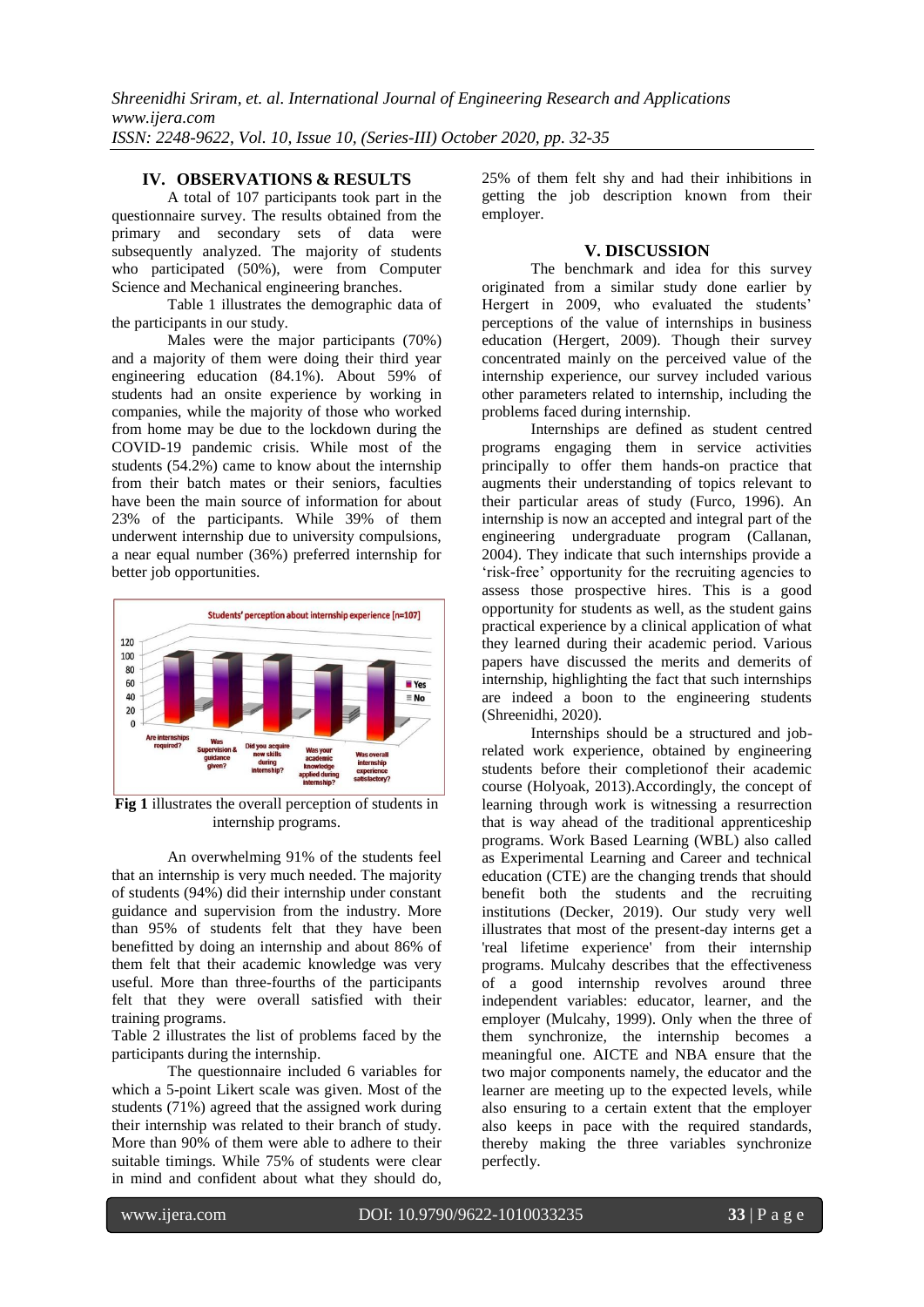*Shreenidhi Sriram, et. al. International Journal of Engineering Research and Applications www.ijera.com ISSN: 2248-9622, Vol. 10, Issue 10, (Series-III) October 2020, pp. 32-35*

A similar study from Alagappa University also discussed the problems faced by engineering students during their internship programs (Dean, 2020). However in their study, short internship timings were found to be a major problem faced by their students. In one of the largest studies done in Ethiopia on 1040 students, a survey was done using a similar questionnaire (Gashaw, 2016). In their study, they observed that finding internship companies was the main constraint that the student faced while getting the financial grant was the next major prohibitive factor. Lack of close working relationship between the industry and the university was the major constraint in their study. However, in our study, we observed that nearly 60% of the internships were sponsored ones. This means that both the teaching institution and the leading companies take much interest in coordinating and arranging for internships for the students. Internships enable one to choose their career, provide a platform for one to develop and enhance their career skills, and ultimately facilitates in attaining a full-time job placement (Knouse, 2008).

#### **VI. CONCLUSIONS**

To be an effective engineer of the future, one should have a broad knowledge base that includes comprehensive academic knowledge and also a sound technical exposure. Internships mould the students more towards entrepreneurship. Most of the present-day engineering students are careeroriented and do their internship not out of fear or compulsion, but because of a need for a better job opportunity. Internships also help the students develop better interpersonal relationships. The practical experience gained from internship programs must be in a position to fulfil all these criteria and make the 'today's student', a "better engineer' tomorrow.

#### **REFERENCES**

- [1]. Callanan, G., &Benzing, C. (2004). Assessing The Role Of Internships In The Career-ed Employment of Graduating College Students. Education + Training, 46(2), 82-89. 1.
- [2]. Caroline Baillie & Geraldine Fitzgerald (2000) Motivation and attrition in engineering students, European Journal of Engineering Education, 25:2, 145-155.
- [3]. Dean, T & Shanmuganathan, Nachammai & Alagarsamy, Thangam (2019). Problems faced by engineering students on internship training program. International Journal of Multi-disciplinary Educational Research, 8, 12(3), 58-68.
- [4]. Decker, D (2019). Student Perceptions of Higher Education and Apprenticeship Alignment. Educ. Sci, 9, 86.
- [5]. Furco, A. (1996). Service-learning: A balanced approach to experiential education. Expanding Boundaries: Serving and Learning, 1, 1-6.
- [6]. Gashaw Z. (2019). Challenges facing internship programme for engineering students as a learning experience: a case study of DebreBerhan University in Ethiopia. IOSR Journal of Mechanical and Civil Engineering, 16 (1), 12-28.
- [7]. Hergert, M. (2009). Student perceptions of the value of internships in business education. American Journal of Business Education, 2(8), 9-14.
- [8]. Holyoak, Lynda. (2013). Are all internships beneficial learning experiences? An exploratory study. Education  $+$  Training, 55(6), 573-583.
- [9]. Knouse, Stephen & Fontenot, Gwen. (2008). Benefits of the business college internship: A research review. Journal of Employment Counseling, 45, 61 - 66.
- [10]. Mulcahy, D.J. (1999). Vocational work experience in the hospitality industry: Characteristics and strategies. Journal of European Training, 41(4),164-174.
- [11]. Shreenidhi S, Renugadevi S. (2020). Project summer internship for engineering students: a boon or bane? – A review. Journal of Emerging Technologies and Innovative Research, 7(6), 776-784.

| S. No | Feature            | <b>Number</b> | Percentage $(\% )$ |
|-------|--------------------|---------------|--------------------|
|       | Mode of internship |               |                    |
|       | Company            |               | 51.4               |
|       | Work from home     | 28            | 25.7               |
|       | Both               | 24            | 22.9               |
|       | Type of internship |               |                    |

**Table 1: Demographic features of the participants in our study**